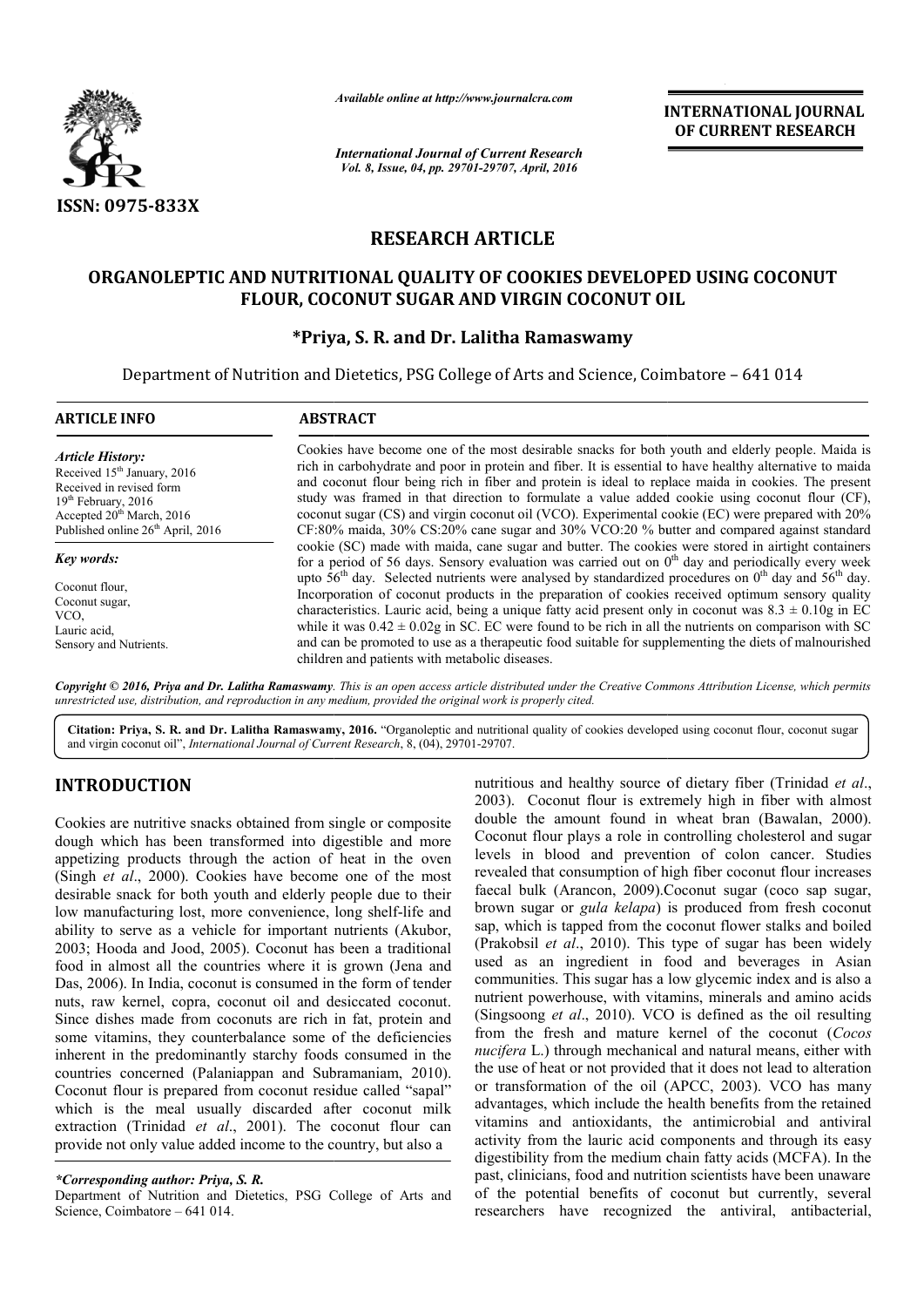antiprotozoal and anti-cancer effects of coconut (Enig, 1998). People are increasingly seeking wholesome, health promoting and illness preventing foods. It looks as though the list of ingredients on the labels is the key factor that sells food these days. In order to focus our attention on matters of serious public health concern in todays scenario, this study intends to formulate cookies with CF, CS and VCO. There are several varieties of cookies available commercially, but with the effective combination of all the coconut products in the preparation of cookies is yet unexplored. Thus the present study has been taken up with the following objectives:

- To formulate and standardise the level of incorporation of coconut flour, coconut sugar and virgin coconut oil in the preparation of cookies.
- To assess the organoleptic acceptability and nutritional quality of cookies on storage

# **MATERIALS AND METHODS**

# **Source of Raw Materials**

The ingredients used for the preparation of cookies were maida, coconut flour, cane sugar, coconut sugar, butter, virgin coconut oil, milk, baking powder, cashew nuts and raisins. Two of the ingredients namely milk and coconuts were obtained fresh from the investigator's farm. From the matured dry coconut, coconut flour was prepared. The remaining ingredients were purchased from the reputed departmental store.

# **Preparation of Coconut Flour**

Coconut flour was prepared from the fully mature dry coconut. The coconut endosperm after the removal of shell and paring, was shredded and the coconut gratings were grounded to extract the coconut milk. The meal remaining called the *"sapal"* was washed in hot water to reduce the oil content. The residue was then sundried for 48 hours and ground (Trinidad *et al*., 2001). The flour obtained was stored at room temperature and used for further preparations and analysis.

# **Formulation and Standardisation of Cookies**

Standardization is a process in which the value of potential standard is fixed by a measurement made with respect to a standard whose value is known (Wageningen, 2003). Two different cookies were formulated namely standard cookie (SC) and the other experimental cookie (EC). Standard cookie was prepared with maida, cane sugar, butter, baking powder, cashew nuts and raisins. Experimental cookie was prepared with maida, CF, cane sugar, CS, butter, VCO, milk, baking powder, cashew nuts and raisins. A pilot study was initially conducted using different proportions of coconut flour, coconut sugar and virgin coconut oil. Maida and coconut flour were combined in the different proportions (90:10, 80:20 and 70:30) (Table.1). Coconut sugar and cane sugar were added at the levels of 50:0, 40:10 and 30:20.VCO and butter were added in the proportions of 50:0, 40:10 and 30:20. The cookies that had obtained maximum scores were selected for further study.

# **Preparation of Cookies**

Flour and baking powder were sifted. The preliminary step for the preparation of cookies was creaming. Creaming was carried out by using shortening and sugar and subsequently added the sifted flour, baking powder, cashewnuts and raisins. The mixing was carried out for five minutes till a soft dough was formed. At regular intervals, the dough was scraped from the sides of the bowl to avoid unequal distribution of the ingredients. The prepared dough was rolled out into sheets and cut into pieces by cookie cutters. These cut pieces were transferred to aluminum trays and baked at 180°C for 20 minutes followed by cooling at 27º C for 30 minutes before packing and sealing in an air tight box.

# **Organoleptic Evaluation of The cookies**

Sensory evaluation is the process of evaluating according to the knowledge acquired via human senses like sight, taste, touch and smell (Yager, 2000). The cookies prepared were evaluated for their sensory characteristics like colour, texture, taste, flavour, and overall acceptability, by a panel consisting of ten semi trained judges. A 9 point Hedonic scale score-card method was used to determine the sensory characteristics (Amerine *et al*., 1965). The tests were conducted at a convenient time of the day at 12 noon (Ranganna, 1986). The organoleptic test was carried out on  $0<sup>th</sup>$  day and periodically every week upto 56<sup>th</sup> day. Since EC showed pronounced coconut flavour at end of  $8<sup>th</sup>$  week and SC exhibits the slight change in texture the storage period was stopped on the  $56<sup>th</sup>$ day.

# **Analysis of Selected Nutrients**

As soon as food is harvested, deterioration of quality attributes or nutrients begins and increases with time. Nutrients are lost by food processing operations, sensitivity of nutrients to pH, oxygen, light, heat and enzyme action (Gordon, 2001). The nutrients namely energy, protein, carbohydrate, fat, fibre, iron and calcium were analysed in triplicates using the AOAC standard methods for SC and EC on the  $0<sup>th</sup>$  day and 56<sup>th</sup> day. Lauric acid and saturated fatty acid were analysed only on  $0<sup>th</sup>$ day as they are not economical.

# **RESULTS AND DISCUSSION**

# **Mean Organoleptic Scores of Variants**

Different composition of flour, sugar and shortenings were tried to arrive the acceptability levels of each. In variant I, II and III the flour composition is alone altered, the other ingredients remains similar to the standard cookie. The level of 80:20 (maida:coconut flour) had scored highest value for texture, taste and overall acceptability on comparision with II and III, hence this proportion was selected for flour combination.

The scoring for colour of the cookies decreases with the increase in the level of coconut flour (Table 2a). The texture of the cookies enhanced with the increasing levels of coconut flour.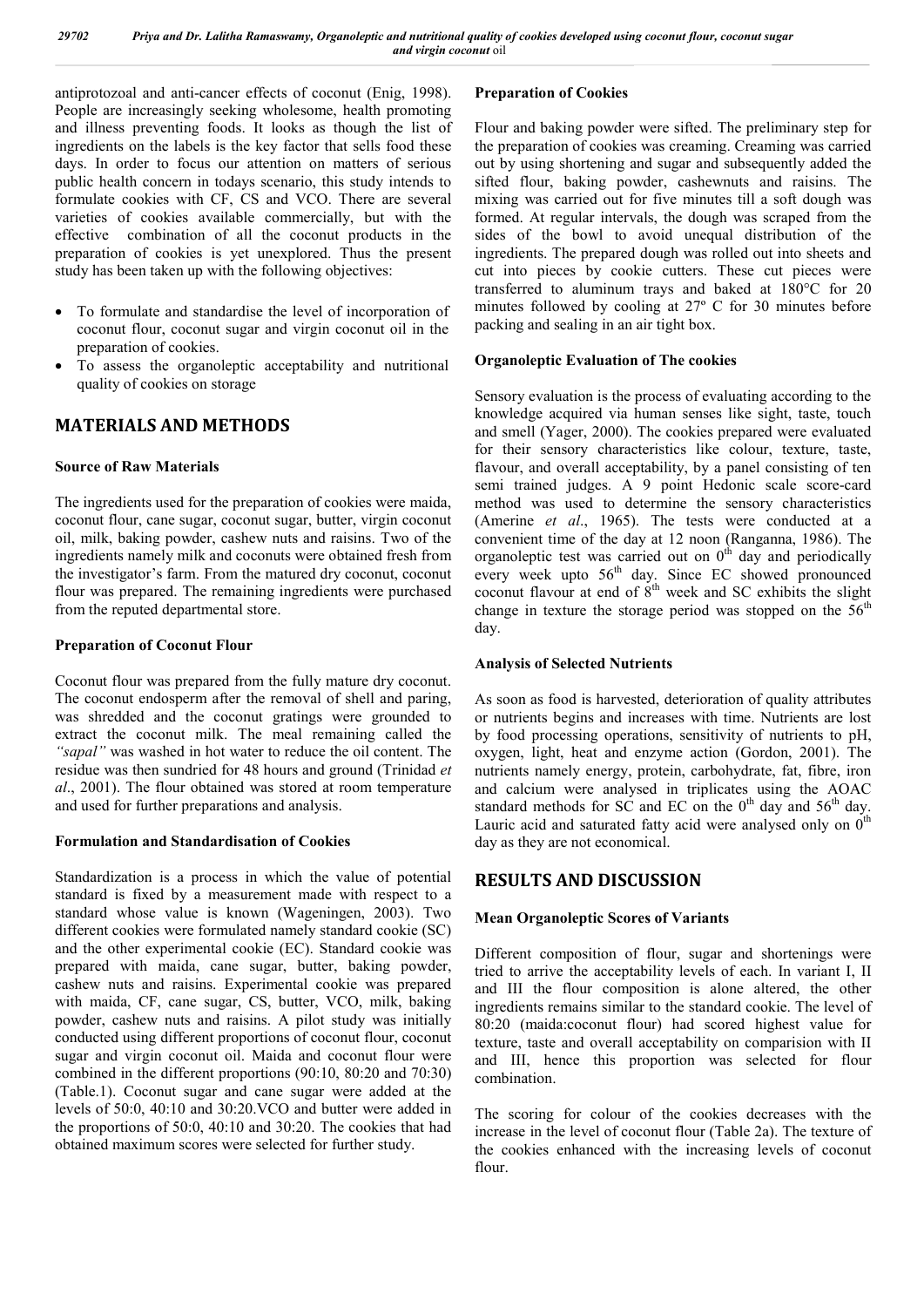j.

# **Table 1. Quantification of Ingredients for 100g of Cookies**

|                     | Ingredients  |                      |                   |                          |                      |                           |              |                      |                                |
|---------------------|--------------|----------------------|-------------------|--------------------------|----------------------|---------------------------|--------------|----------------------|--------------------------------|
| Variant             | Maida<br>(g) | `oconut<br>flour (g) | `ane<br>Sugar (g) | Coconut<br>Sugar (g)     | <b>Butter</b><br>(g) | Virgin coconut<br>oil (g) | Milk<br>(ml) | Baking powder<br>(g) | Cashewnut<br>and raisins $(g)$ |
| Standard cookie     | 100          | -                    | 50                | $\overline{\phantom{0}}$ | 50                   | -                         |              |                      |                                |
| Experimental cookie | 80           | 20                   | 20                | 30                       | 20                   | 30                        | 10           |                      |                                |

# **Table 2a. Mean Organoleptic Scores of Experimental Cookie Variants for flour**

|                       | Mean Scores              |                            |                            |  |  |  |  |
|-----------------------|--------------------------|----------------------------|----------------------------|--|--|--|--|
| Criteria              | Variant I                | Variant II                 | Variant III                |  |  |  |  |
|                       | (Maida+Coco flour) 90:10 | (Maida+Coco flour) $80:20$ | (Maida+Coco flour) $70:30$ |  |  |  |  |
| Colour                | $8.5 \pm 0.7$            | $7.9 \pm 0.7$              | $7.4 \pm 0.5$              |  |  |  |  |
| Texture               | $8.1 \pm 0.8$            | $8.3 \pm 0.6$              | $8.3 \pm 0.6$              |  |  |  |  |
| Taste                 | $7.7 \pm 1.4$            | $8 + 1.0$                  | $7.9 \pm 1.1$              |  |  |  |  |
| Flavour               | $7.7 \pm 1.1$            | $7.8 \pm 1.0$              | $8 + 1.0$                  |  |  |  |  |
| Overall Acceptability | $7.8 \pm 1.4$            | $8+0.9$                    | $7.8 \pm 1.0$              |  |  |  |  |

# **Table 2b. Mean Organoleptic Scores of Experimental Cookie Variants for Sugar**

|                       | Mean Scores                        |                             |                             |  |  |  |  |
|-----------------------|------------------------------------|-----------------------------|-----------------------------|--|--|--|--|
| Criteria              | Variant IV                         | Variant V                   | Variant VI                  |  |  |  |  |
|                       | $(\cos \theta)$ sugar + cane) 50:0 | $(coco sugar + cane)$ 40:10 | $(coco sugar + cane) 30:20$ |  |  |  |  |
| Colour                | $7.9 \pm 0.3$                      | $7.8 \pm 0.4$               | $7.8 \pm 0.4$               |  |  |  |  |
| Texture               | $8.1 \pm 0.8$                      | $8 \pm 0.9$                 | $8.4 \pm 0.8$               |  |  |  |  |
| Taste                 | $7.2 \pm 1.4$                      | $7.6 \pm 1.2$               | $8 \pm 1.3$                 |  |  |  |  |
| Flavour               | $7.3 \pm 1.4$                      | $7.7 \pm 1.0$               | $8 \pm 0.9$                 |  |  |  |  |
| Overall Acceptability | $7.3 \pm 1.0$                      | $7.7 \pm 0.9$               | $8 \pm 1.1$                 |  |  |  |  |

#### **Table 2c. Mean Organoleptic Scores of Experimental Cookie Variants for Shortenings**

|                       | Mean Scores                |                             |                           |  |  |  |  |
|-----------------------|----------------------------|-----------------------------|---------------------------|--|--|--|--|
| Criteria              | Variant VII (VCO + Butter) | Variant VIII (VCO + Butter) | Variant IX (VCO + Butter) |  |  |  |  |
|                       | 50:0                       | 40:10                       | 30:20                     |  |  |  |  |
| Colour                | $8.2 \pm 0.9$              | $8 \pm 0$                   | $8.2 \pm 0.4$             |  |  |  |  |
| Texture               | $7.7 \pm 1.0$              | $8.4 \pm 0.9$               | $8.5 \pm 0.7$             |  |  |  |  |
| Taste                 | $7.6 \pm 1.1$              | $8.1 \pm 0.7$               | $8.2 \pm 0.9$             |  |  |  |  |
| Flavour               | $7.9 \pm 0.9$              | $8 \pm 0.6$                 | $8.1 \pm 0.5$             |  |  |  |  |
| Overall Acceptability | $7.8 \pm 1.0$              | $8.1 \pm 0.7$               | $8.5 \pm 0.7$             |  |  |  |  |

# **Table 3. Mean Organoleptic Scores of cookies during the storage period**

|                  |        | Mean Scores    |                |                |                |                       |  |
|------------------|--------|----------------|----------------|----------------|----------------|-----------------------|--|
| Days             | Groups | Colour         | Texture        | Taste          | Flavour        | Overall acceptability |  |
| 0 <sup>th</sup>  | SC     | $8.4 \pm 1.35$ | $7.6 \pm 1.07$ | $7.3 \pm 1.16$ | $7.5 \pm 1.35$ | $7.1 \pm 1.19$        |  |
| day              | EC     | $7.6 \pm 0.51$ | $8.9 \pm 0.32$ | $8.5 \pm 0.84$ | $8.4 \pm 0.84$ | $8.4 \pm 0.84$        |  |
| 7 <sup>th</sup>  | SC     | $8.4 \pm 1.35$ | $7.6 \pm 1.07$ | $7.1 \pm 1.10$ | $7.4 \pm 1.26$ | $6.9 \pm 1.20$        |  |
| day              | EC     | $7.6 \pm 0.51$ | $8.8 \pm 0.42$ | $8.4 \pm 0.84$ | $8.4 \pm 0.84$ | $8.3 \pm 0.82$        |  |
| 14 <sup>th</sup> | SC     | $8.4 \pm 1.07$ | $7.6 \pm 0.97$ | $7.1 \pm 0.74$ | $6.9 \pm 1.20$ | $6.8 \pm 1.03$        |  |
| day              | EC     | $7.5 \pm 0.52$ | $8.4 \pm 0.96$ | $8.1 \pm 1.10$ | $8.1 \pm 0.88$ | $8 \pm 0.94$          |  |
| 21 <sup>st</sup> | SC     | $8.3 \pm 1.05$ | $7.5 \pm 0.85$ | $7 \pm 0.67$   | $6.8 \pm 0.63$ | $6.7 \pm 0.48$        |  |
| day              | ЕC     | $7.5 \pm 0.53$ | $8.3 \pm 0.94$ | $7.9 \pm 0.74$ | $7.8 \pm 0.78$ | $7.8 \pm 0.63$        |  |
| 28 <sup>th</sup> | SC     | $8.3 \pm 1.06$ | $7.4 \pm 0.84$ | $6.9 \pm 0.56$ | $6.8 \pm 0.63$ | $6.8 \pm 0.42$        |  |
| day              | ЕC     | $7.5 \pm 0.52$ | $8.2 \pm 0.91$ | $7.8 \pm 0.63$ | $7.7 \pm 0.67$ | $7.7 \pm 0.48$        |  |
| 35 <sup>th</sup> | SC     | $8.2 \pm 1.03$ | $7.4 \pm 0.96$ | $6.6 \pm 0.84$ | $6.4 \pm 1.57$ | $6.2 \pm 1.14$        |  |
| day              | EC     | $7.1 \pm 1.28$ | $8 \pm 1.15$   | $7.7 \pm 1.34$ | $7.3 \pm 0.82$ | $7.3 \pm 1.16$        |  |
| 42 <sup>nd</sup> | SC     | $7.9 \pm 1.45$ | $7.4 \pm 0.97$ | $6.3 \pm 1.16$ | $6.2 \pm 1.62$ | $6 \pm 1.15$          |  |
| day              | EC     | $7.1 \pm 1.28$ | $8 \pm 1.15$   | $7.7 \pm 1.34$ | $7.2 \pm 0.91$ | $7.3 \pm 1.16$        |  |
| 49 <sup>th</sup> | SC     | $7.6 \pm 1.71$ | $6.2 \pm 1.23$ | $6.1 \pm 0.56$ | $5.4 \pm 0.69$ | $5.6 \pm 0.84$        |  |
| day              | ЕC     | $6.8 \pm 1.62$ | $7.7 \pm 0.48$ | $7.2 \pm 0.78$ | $6.1 \pm 0.87$ | $6.3 \pm 0.48$        |  |
| $56^{\text{th}}$ | SC     | $7.3 \pm 1.70$ | $6 \pm 1.41$   | $6.1 \pm 0.56$ | $5 \pm 1.24$   | $5.3 \pm 0.67$        |  |
| day              | EC     | $6.7 \pm 1.49$ | $7.4 \pm 0.51$ | $7.1 \pm 0.56$ | $5.6 \pm 0.84$ | $6.2 \pm 0.42$        |  |

#### **Table 4. Nutrient content of the cookies**

| Parameter          |                   | Initial           | 't' Value  | Final             |                   | 't' Value  |
|--------------------|-------------------|-------------------|------------|-------------------|-------------------|------------|
|                    | SС                | ЕC                |            | SС                | ЕC                |            |
| Energy (kcal)      | $482.06 \pm 0.61$ | $507.55 \pm 0.41$ | 48.942**   | $480.66 \pm 0.52$ | $505.66 \pm 0.48$ | $50.107**$ |
| Protein $(g)$      | $5.48 \pm 0.39$   | $8.74 \pm 0.36$   | $8.560**$  | $5.14 \pm 0.17$   | $8.82 \pm 0.22$   | $8.251**$  |
| Carbohydrate $(g)$ | $72.30 \pm 0.06$  | $66.71 \pm 0.06$  | $86.7**$   | $71.16 \pm 0.15$  | $65.29 \pm 0.04$  | $51.31**$  |
| Fat $(g)$          | $16.74 \pm 0.25$  | $21.39 \pm 0.02$  | $26.081**$ | $16.37 \pm 0.04$  | $20.35 \pm 0.36$  | $15.3**$   |
| Fiber $(g)$        | $1.11 \pm 0.02$   | $7.49 \pm 0.38$   | $23.2**$   | $1.27 \pm 0.22$   | $7.54 \pm 0.23$   | 27.581**   |
| lron(mg)           | $0.41 \pm 0.01$   | $6.08 \pm 0.13$   | 57.422**   | $0.44 \pm 0.02$   | $6.06 \pm 0.05$   | $123.13**$ |
| Calcium (mg)       | $262.66 \pm 0.57$ | $290.33 \pm 0.57$ | $47.92**$  | $269.33 \pm 1.15$ | $287.33 \pm 0.57$ | 19.718**   |

\* - Significant at 5% (t<0.05); \*\* - Significant at 1% (t<0.01); NS – Not significant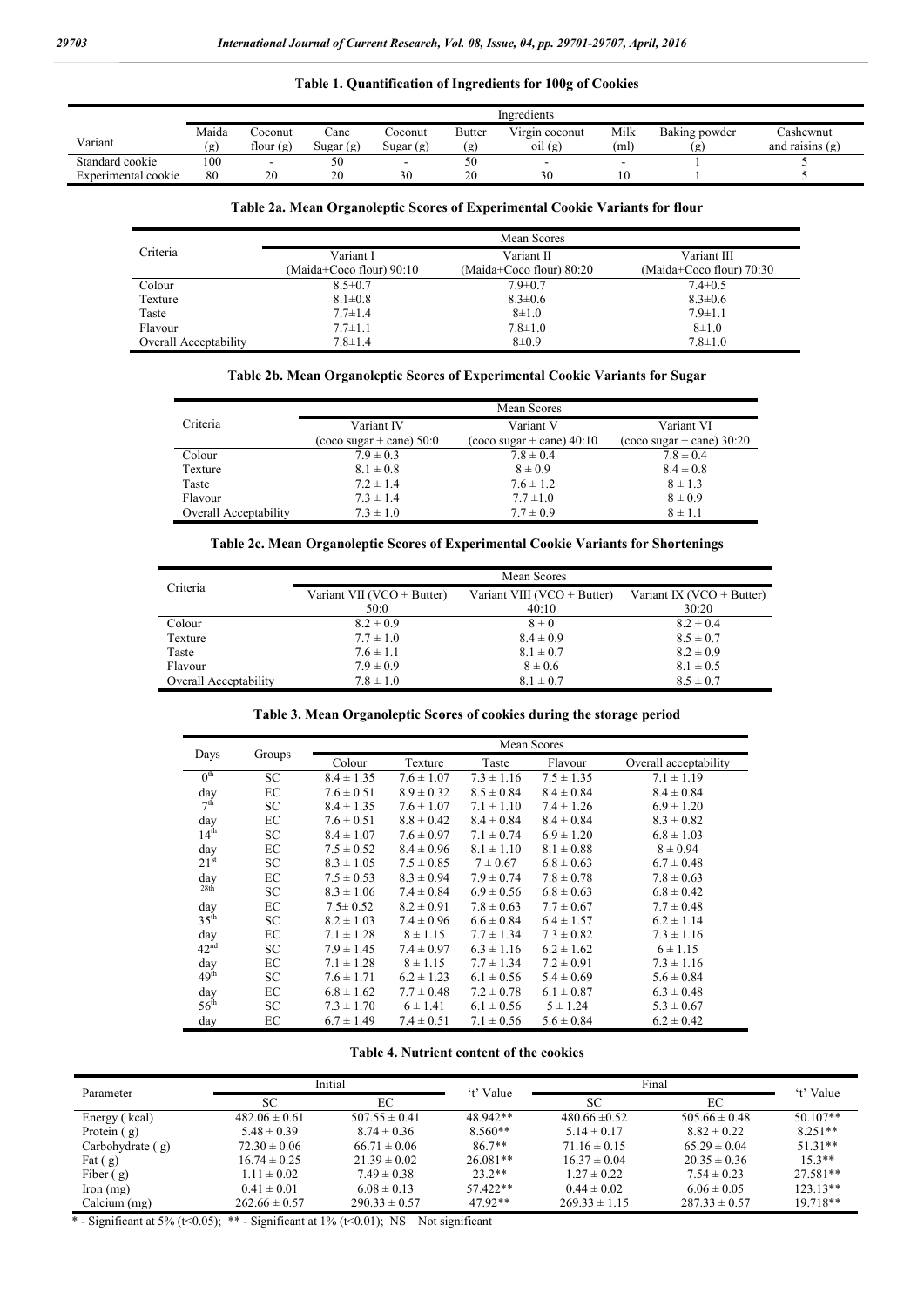Coconut sugar having a slight brown colour has imparted a pleasant and acceptable golden brown colour to the finished cookie. Variant IV which was prepared only with coconut sugar had received the highest mean score for colour  $(7.9 \pm 0.3)$  on comparision with variants V (7.8  $\pm$  0.4) and VI  $(7.8 \pm 0.4)$  (Table.2b). Variant VI (30: 20 coconut sugar and cane sugar proportion) had received the highest score for texture  $(8.4 \pm 0.8)$ , taste  $(8 \pm 1.3)$ , flavour  $(8 \pm 0.9)$  and overall acceptability  $(8 \pm 1.1)$ , and was selected for the preparation of EC. The mean scores obtained for all the sensory attributes by variant IX was the maximum, followed by VIII and VII. Variants IX and VII both had obtained the similar mean score for colour. The least score was obtained by variant VII for all the attributes on comparison with other two variants (Table.2c), thus showing that cookies prepared with 100 % virgin coconut oil is not acceptable. Variant IX was prepared with 30% VCO and 20 % butter was found to be the right proportion for shortening.

# **Mean Organoleptic Scores of cookies during the storage period**

#### **Colour**

The mean scores obtained by SC and EC for colour on  $0<sup>th</sup>$  day was  $8.4 \pm 1.35$  and  $7.6 \pm 0.51$  respectively. The colour characteristics of cookies showed to be darker with the addition of coconut sugar and coconut flour. Coconut sugar is a wonderful natural sweetener that can be used in many ways. It is the perfect natural sweetener for baking and cooking. Chocolate, toffees and confectionery items can be prepared by using coconut sugar. Coconut sugar is much more versatile and is easily substituted for cane sugar in baking recipes 1:1. It is sweet with no coconut flavour and does not drastically alter the flavour of the dish. Coconut sugar caramelizes well and imparts nice brown colour to the recipes (Sarah, 2013). If EC had been presented as a standalone product, the colour would have been highly acceptable like chocolate cookies, but on comparision with SC, which was cream in colour it had received lowest scores. Even though a decreasing trend in the colour of both cookies was noticed on storage, the scores of SC (7.3  $\pm$  1.70) was higher than EC  $(6.7 \pm 1.49)$  (Table.3). Sujirtha and Mahendran (2015) reported that the colour of the cookies increased with the addition of defatted coconut flour, which results in the reduction of quality score for the colour of the cookies. Amino acids react with reducing sugars during baking and as a result maillard reaction takes place. This has been supported by Dhingra and Jood (2000), who has also observed in his study on the preparation of wheat breads supplemented with soyabean and barley flour.

#### **Texture**

SC and EC had obtained the mean score of  $7.6 \pm 1.07$  and  $8.9 \pm$ 0.32 respectively on  $0^{th}$  day. The mean scores showed a marginal decrease on 56<sup>th</sup> day (SC - 6  $\pm$  1.41 and EC - 7.4  $\pm$ 0.51). Textural profile plays an important role in justifying the acceptability of cookies. Addition of 20% of coconut flour had its influence on the textural property of EC, hence secured better scores. Present results are in fair agreement to that of Zaker *et al*. (2012) who have stated that incorporation of 20

percent of defatted soya flour had acceptable texture while cookies containing 30 per cent reported dryness of mouth.

#### **Taste**

The taste of EC (8.5  $\pm$  0.84) was higher than SC (7.3  $\pm$  1.16) on  $0^{th}$  day. The same trend was noticed on 56<sup>th</sup> day (SC - 6.1  $\pm$ 0.56, EC- 7.1  $\pm$  0.56). Sujirtha and Mahendran (2015) stated that the substitution of 50 percent of defatted coconut flour had decreased the score for taste from 6.17 to 4.80. The significant decreasing trend of taste may be due to the own taste of coconut flour which dominated when used in high amount (Hussain *et al*., 2010). Thus in the present study, addition of 20 percent of coconut flour, 60 percent of coconut sugar and 60 percent of VCO seems to be the better proportion in EC, hence received highest scores for taste than SC.

#### **Flavour**

The flavour of SC and EC was  $7.5 \pm 1.35$  and  $8.4 \pm 0.84$ respectively on  $0<sup>th</sup>$  day. Addition of coconut flour, coconut sugar and virgin coconut oil contributed the incredible coconut flavour to EC, which was a key factor for receiving highest score than SC. A similarly study on development of coconut based gluten free cookies by Dhankhar (2013) also showed highest mean score for aroma due to its strong distinctive flavour of coconut powder. On storage the flavour of both variants had decreased (SC-  $5 \pm 1.24$ , EC-  $5.6 \pm 0.84$ ), yet still EC had obtained marginally higher scores than SC.

#### **Overall acceptability**

The overall acceptability of EC (8.4  $\pm$  0.84) was higher than SC (7.1  $\pm$  1.19) on 0<sup>th</sup> day. On storage, noticeable decrease was seen in both variants (SC - 5.3  $\pm$  0.67, EC - 6.2  $\pm$  0.42) but the panel members did not report any adverse comments about the cookies on the  $56<sup>th</sup>$  day. On the basis of overall acceptability scores of SC and EC, it can be concluded that the incorporation of coconut products in the preparation of cookies will give optimum sensory quality characteristics.

### **Nutrient Content of the Cookies**

#### **Energy**

The energy value of the EC (507.55  $\pm$  0.41kcal) was significantly greater than SC(482.06  $\pm$  0.61kcal) on 0<sup>th</sup> day and on 56<sup>th</sup> day (EC- 505.66  $\pm$  0.48kcal, SC- 480.66  $\pm$ 0.52kcal). Addition of coconut products in EC had increased the caloric value (Table 4).

#### **Protein**

The partial substitution of coconut flour signifcanlty increased the protein content of EC (8.74  $\pm$  0.36g) than SC (5.48  $\pm$ 0.39g). The protein content of the all purpose wheat flour for bread making generally ranges from 10-14%. The protein content of coconut flour is about 18 % (Gunathilake *et al*., 2009). On storage the loss of protein content was negligible in both SC and EC. Therefore the incorporation of coconut flour into all purpose flour had improved the protein content of EC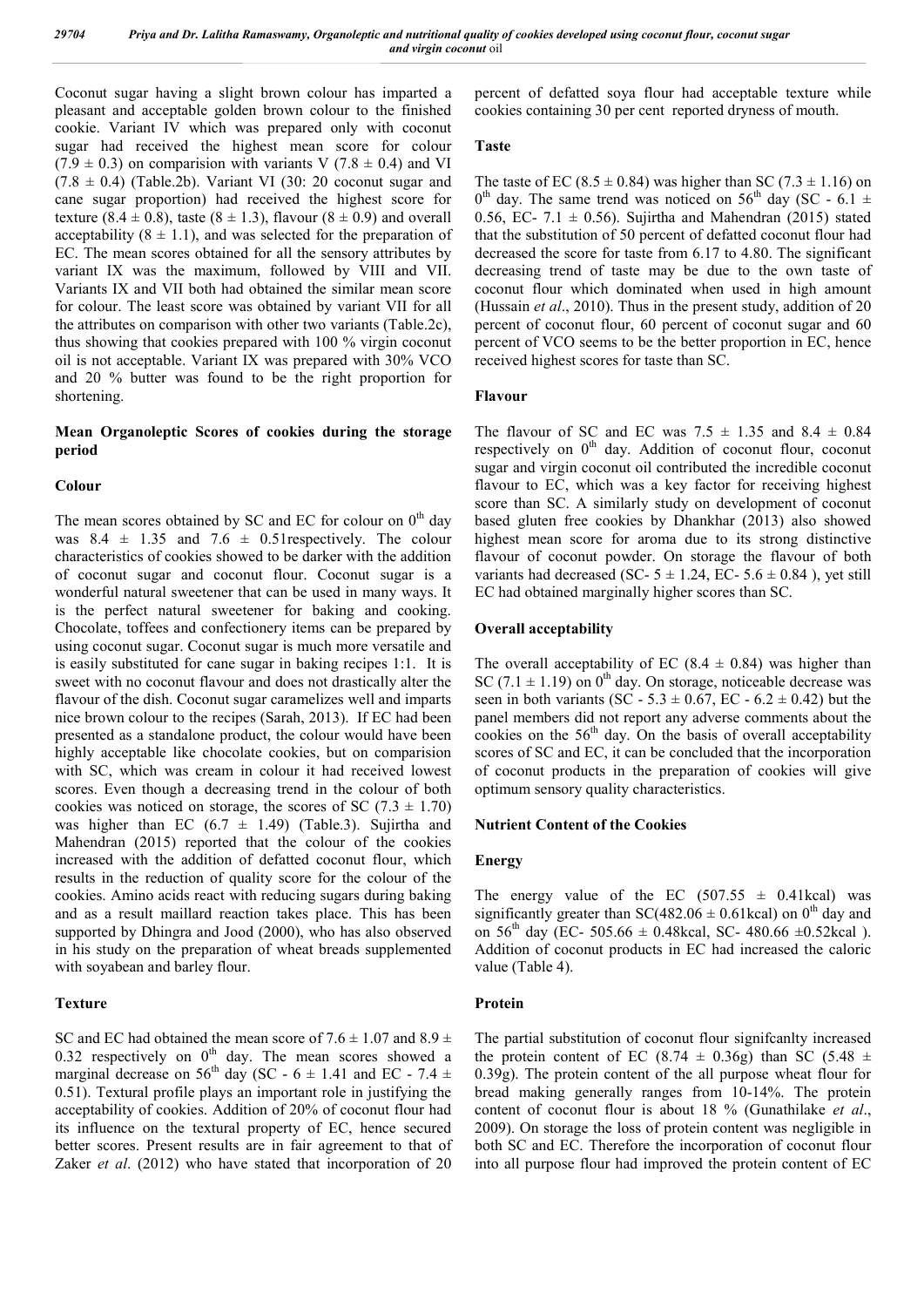than SC. According to Bressani *et al*. (1960) cereal protein including wheat is limited in lysine content and they also recommend that the biological value of wheat flour can be significantly improved by the addition of lysine. Boceta, as cited by Barrett *et al*. (2004) stated that coconut flour when incorporated into wheat flour increases the amino acid content, especially lysine. Rastogi and Raghavarao (1996), also stated that coconut proteins are fairly rich in lysine, methionine and tryptophan.

#### **Carbohydrate**

The carbohydrate level of SC and EC was  $72.30 \pm 0.06$ g and 66.71  $\pm$  0.06g respectively on 0<sup>th</sup> day and 71.16  $\pm$  0.15g and  $65.29 \pm 0.04$ g respectively on  $56<sup>th</sup>$  day. Refined flours are concentrated in simple carbohydrates which are rapidly metabolized and cause destructive blood sugar fluctuations in the body. In opposition to this, carbohydrate coupled with high fiber in coconut flour, which has resulted in reduced amount of digestible carbohydrate in EC.

# **Fat**

The fat content of EC (21.39  $\pm$  0.02g) was much higher than SC  $(16.74 \pm 0.25g)$ , and the difference was significant statistically ( $p \le 0.01$ ) on 0<sup>th</sup> day. On Storage the level remained almost the same in both SC and EC. Presence of coconut products in EC is responsible for higher fat content. VCO is rich in medium chain fatty acids (MCFA). MCFA are transported directly from the intestinal tract to the liver, where they are likely to be directly burned off as fuel and raise the metabolic rate slightly, and is less available to be circulated throughout the body and deposited in fat tissues (Che Man and Marina, 2006; and Marten *et al*., 2006). Consumption of coconut kernel with coconut oil had a beneficial effect that it reduced total cholesterol and lowered triglycerides. It also raised HDL cholesterol levels and lowered the LDL cholesterol /HDL cholesterol ratio (Sadikot, 2004). Even though the fat content of EC is higher than SC, the presence of MCTs exhibit beneficial effects to the body. The level of lauric acid in the SC  $(0.42 \pm 0.02$ g) was significantly less on comparison to EC (8.3)  $\pm$  0.10g). MCT in coconut oil make it different from all other fats and for the most part it gives its unique character and healing properties. Lauric acid is a chief contributor (49%) of medium-chain fats in coconut oil which is similar to fats in mother's milk and have same nutraceutical effects. Apart from mother's milk coconut is the only natural source that contains lauric acid. These health effects were recognized centuries ago in Ayurvedic medicine (Shimada *et al.*, 1997).

The saturated fatty acid of EC (22.31  $\pm$  0.17g) was higher than SC (19.50  $\pm$  0.44g). Coconut consists of more than 90 % of saturated fats, with traces of few unsaturated fatty acids, such as MUFA and PUFA. Saturated fatty acids present in plant origin are entirely different from animal origin. There is a misconception spread among many people that coconut is not good for the heart. This is because it contains a large quantity of saturated fats. In coconut, saturated fatty acids are mostly made up of MCT of which lauric acid is the chief contributor, contributing more than 40 %, followed by capric acid, caprylic acid, myristic acid and palmitic. VCO is composed mainly

of MCT (Kaunitz, 1986) which does not carry the same risks as other saturated fats (Trani *et al*., 2006; Marina *et al*., 2009). Nevin and Rajamohan (2004) showed that VCO lowered total cholesterol, triglycerides, phospholoipids, low density lipoprotein (LDL), very-low-density lipoprotein (VLDL), and increased high density lipoprotein (HDL)-cholesterol levels.

#### **Fiber**

The fiber content was  $1.11 \pm 0.02$ g and  $7.49 \pm 0.38$  g for SC and EC respectively on  $0<sup>th</sup>$  day and the levels remained the same on  $56<sup>th</sup>$  day. The high fiber content of EC could be due to the addition of coconut flour. The present result is highly comparable with those of Sujirtha and Mahendran (2015) who have reported 12.0% of fiber content in cookies prepared with 50% defatted coconut flour. Coconut is a natural low-carb, high-fiber food ideally suited for low carbohydrate diets. One cup of shredded fresh coconut (80 grams) contains 3 grams of digestible carbohydrate and 9 grams of fiber. The remaining 68 grams consists primarily of water, fat, and protein. Trinidad *et al*. (2006), showed that the dietary fibre content of coconut flour was  $60.0 +1.0$ g/100g sample, 56% insoluble and 4% soluble. Further, they described that the total dietary fibre content of coconut flour was greater than other dietary fibre sources such as oat bran (8.3g/100g) and flaxseed (28.0g/100g).

# **Iron**

The iron content of EC (6.08  $\pm$  0.13mg) was higher than SC  $(0.41 \pm 0.01$ mg). According to The Philippine Food and Nutrition Research Institute, the iron content of coconut sugar is 21.9mg/l and cane sugar is 1.2 mg/l. The higher iron content in EC comprises mainly due to addition of 30g of coconut sugar. On storage the iron level remains similar in both the cookies (SC -  $0.44 \pm 0.02$  mg, EC-  $6.06 \pm 0.05$  mg).

### **Calcium**

The calcium content of EC (290.33  $\pm$  0.57mg) was higher than SC (262.66  $\pm$  0.57mg) on 0<sup>th</sup> day and 56<sup>th</sup> day (EC – 287.33  $\pm$ 0.57mg, SC - 269.33  $\pm$  1.15mg)

#### **Conclusion**

The prepared experimental cookies had received highest mean scores than standard cookie for all the sensory attributes except for colour and are highly comparable to that of standard cookie in terms of nutritional value especially for fiber and lauric acid. Use of coconut products in the preparation of baked foods is a novel variant for the manufacturers to satisfy todays consumers' expectations. To conclude, the incorporation of coconut products in bakery foods produces acceptable cookies rich in nutrition.

# **REFERENCES**

Akubor, P. 2003. Functional properties and performance of cowpea/ plantain/ wheat flour blends in biscuits. *Journal Plant Food Human Nutrition*, 58: 1-8.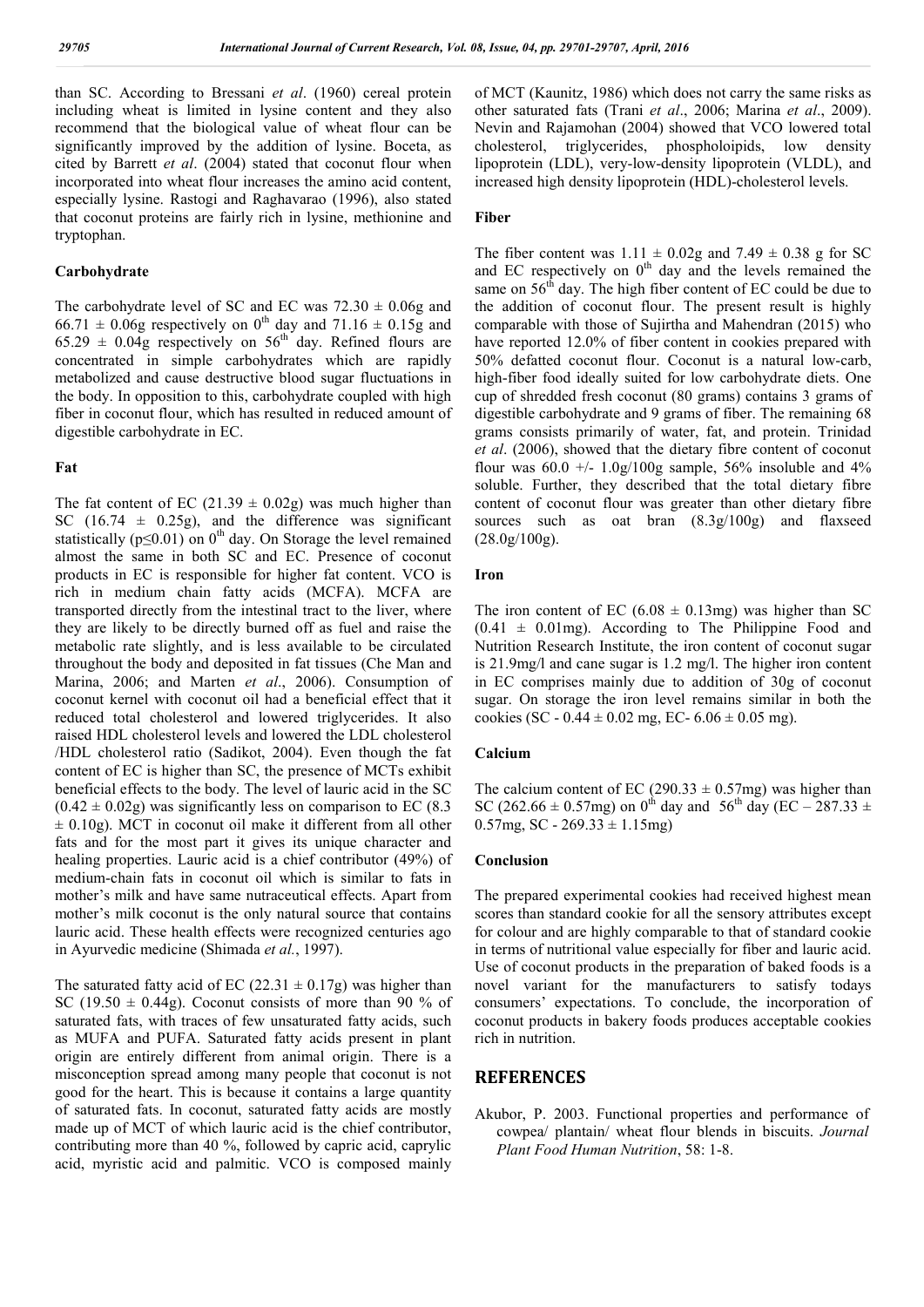Amerine, M.A., Pangborn, R.M., Roessler, E.B. 1965. Principles of sensory evaluation of foods, Academic Press. New York

- Arancon, R. N.2009. "Coconut flour", *Indian Coconut Journal*, Volume. 6(1), pp.1-8.
- Asian and Pacific Coconut Community (APCC). 2003. Internet: Standard for Virgin Coconut Oil. Downloaded from http://www.apccsec.org/standards.htm/on 15/3/2011.
- Barrett, D.M., Somogyi, L.P. and Ramaswamy, H.S. 2004. Processing Fruits: Science and Technology, 2nd Edition, CRC Press.
- Bawalan, D.D. 2000. The economics of production, utilization and marketing of coconut flour from coconut milk residue. CORD, XVI(1), pp.1–13.
- Bressani, R., Wilson, D.L., Behar, M. and Scrimshaw, N.S. 1960. Supplementation of cereal protein with amino acids, Effect of amino acid supplementation of wheat flour. Journal of Nutrition, American Society of Nutrition, 70(2):176-186. 20.
- Che Man, Y. B., & Marina, A. M. 2006. Medium chain triacylglycerol.In F. Shahidi (Ed.), Nutraceutical and specialty lipids and their coproducts (pp. 27e56). Boca Raton: Taylor & Francis Group.
- Dhankhar, P. 2013. A Study on Development of Coconut Based Gluten Free Cookies, International Journal of Engineering Science Invention, 2:12, PP.10-19 ISSN (Online): 2319 – 6734
- Dhingra, S. and Jood, S. 2000. "Organoleptic and nutrition evaluation of wheat breads supplemented with coconut flour and barley flour", Food Chemistry, volume. 77, pp. 479-488.
- Enig, M.G. 1998. "Health and Nutritional Benefits from Coconut Oil," *Price-Pottenger Nutr. Foundation Health J*., 20: 1:1-6.
- Gordon, B. 2001. "Nutrient assay in Foods South Africa", Rept. No.1, P 129.
- Gunathilake, K.D.P.P., Yalegama, C. and Kumara, A.A.N. 2009. Use of coconut flour as a source of protein and dietary fibre in wheat bread. *As. J. Food Ag-Ind*, ISSN 1906-3040, 2(03), 382-391
- Hooda, S. and Jood, S. 2005. Organoleptic and nutritional evaluation of wheat biscuits supplemented with untreated and treated fenugreek flour. *Food Chemistry*, 90: 427-35.
- Hussain, S., Muhammad, F. A. and Butt, M. S. 2010. "Protein enriched biscuits from composite flour of gram and wheat". pp. 128-138.
- Jena, S. and Das, H. 2006. Modelling for vacuum drying characteristics of coconut press cake, Department of Agricultural and Food Engineering, Dairy and Food Engineering Laboratory, Indian Institute of Technology, Kharagpur 721302, WB, India, *Journal of Food Engineering*, 79. 92–99.
- Kaunitz, H. 1986. "Medium chain triglycerides (MCT) in aging and arteriosclerosis".Journal of Environmental Pathology, Toxicology and Oncology : official organ of the *International Society for Environmental Toxicology and Cancer*, 6 (3–4): 115–121
- Marina, A.M., Che Man, Y.B. and Amin, I. 2009. Virgin coconut oil: emerging functional food oil. *Trends in Food Science and Technology*, 20: 481-487.
- Marten, B., Pfeuffer, M., and Schrezenmeir, J. 2006.Mediumchain triglycerides. *International Dairy Journal*, 16, 1374e1382.
- Nevin, K. G., and Rajamohan, T. 2004. Beneficial effects of virgin coconutoil on lipid parameters and in vivo LDL oxidation. *Clinical Biochemistry*, 37, 830e835*.*
- Palaniappan, G. and Subramaniam. S. 2010.The coconut revival. market survey, lecturers in commerce at Anbu Arts and Science College, Komarapalayam, Namakkal District, Tamilnadu.
- Prakobsil, J., Benjabong, W., Nitithamyong, A., Tavichatwitayatkul, R., Karnpanit, W., Moungsrichan, N. & Singsoong, K. 2010. Assessment of sanitation of traditional coconut sugar in Samut Songkram Province, Thailand. Toxicology Letters, S37-S351.
- Rangana, S.1986. "Handbook of Analysis and Quality Control for Fruits and Vegetable Products",  $2<sup>nd</sup>$  edition, Tata McGraw-Hill Publication Co., New Delhi.
- Rastogi, N.K. and Raghavarao, K.S.M.S. 1996. Kinetics of osmotic dehydration under vacuum. *Food Sci. Technol*., 29: 669-672.
- Sadikot, S.M. 2004. Newsletter of coconut board development, Symposium on coconut and coconut oil in human nutrition, Kochi, p3
- Sarah. 2013. http://www.thehealthyhomeeconomist.com/ coconut-sugar-a-healthy-and-sustainable-sweetener/
- Shimada, H, V.E., Tyler, J.L. and Mclaughlin. 1997. Biologically Active Acylglycerides from the Berries of Saw-Palmetto, *J Nat. Prod*, 60: 417-418 .
- Singh, R., Singh, G. and Chauhan, G.S. 2000. Nutritional evaluation of soy fortified biscuits. *J. Food Sci. Technol*., 37: 162-164.
- Singsoong, K., Benjapong, W., Nitithamyong, A., Tavichatwitayakul, R., Karnpanit, W., Moungsrichan, N. & Prakobsil, J. 2010. Preservatives used in coconut sap. *Toxicology Letters*, 35-37.
- Sujirtha, N., Mahendran, T. 2015. Use of Defatted Coconut Flour as a Source of Protein and Dietary Fibre in Wheat Biscuits, *International Journal of Innovative Research in Science, Engineering and Technology*, Vol. 4, Issue 8, PP-7344-52.
- Tarrago-Trani, M.T., Phillips, K.M., Lemar, L.E. and Holden, J.M. 2006. "New and existing oils and fats used in products with reduced trans-fatty acid content" (PDF). *Journal of the American Dietetic Association*, 106 (6): 867–880.
- Trinidad P.Trinidad., Aida C. Mallillin., Divinagracia, H. Valdez., Anacleta S. Loyola., Faridah C. Askali Mercado., Joan C.Rosario R. Encabo., Dina B. Masa., Angelica S. Maglaya., Modesto T.Chua. 2006. Dietary fiber from coconut flour: A functional food, Innovative food science and emerging technologies, 7 , pp – 309-317.
- Trinidad, T. P., Valdez, D. H. and Masa, D. B. 2003."Glycemic index of different coconut flour products", *British Journal of Nutrition*, volume. 90 (3), pp. 551-556.
- Trinidad, T.P, Valdez, D.N, Mallilin, A.C. 2001. " Coconut Flour form Residue : A Good source of Dietary fiber," *Indian Coconut Journals*, Vol XXXV No. 5 pp 9-13.
- Wageningen. 2003. "Calibration and testing laboratory accreditation system, General requirements for operation and recognition", 5th ed, Pg.112-134